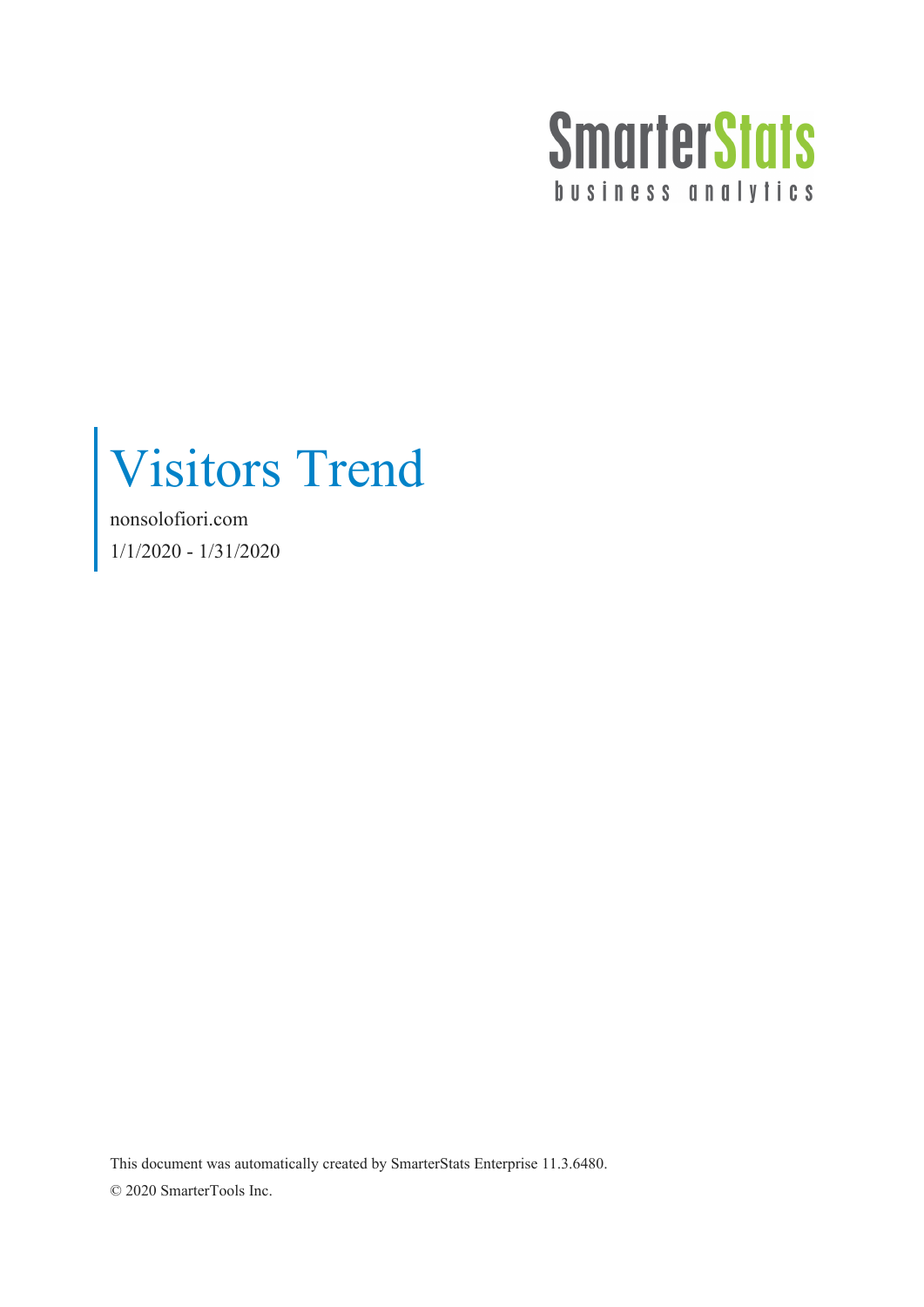1/1/2020 - 1/31/2020

|             | ---- Visitors --- Unique Visits --- New Visits |   |  |
|-------------|------------------------------------------------|---|--|
| 12,000      |                                                | ٠ |  |
| 10,000      |                                                |   |  |
| 8,000       |                                                |   |  |
| 6,000       |                                                |   |  |
| 4,000       |                                                |   |  |
| 2,000       |                                                |   |  |
| $\mathbf 0$ |                                                |   |  |

January, 2020

| Date          | <b>Visitors</b> | <b>Unique Visits</b> | <b>New Visits</b> | <b>Return Visits</b> |
|---------------|-----------------|----------------------|-------------------|----------------------|
| January, 2020 | 11,697          | 6,496                | 6,496             |                      |
| Total         | 1.697           | 6,496                | 6,496             |                      |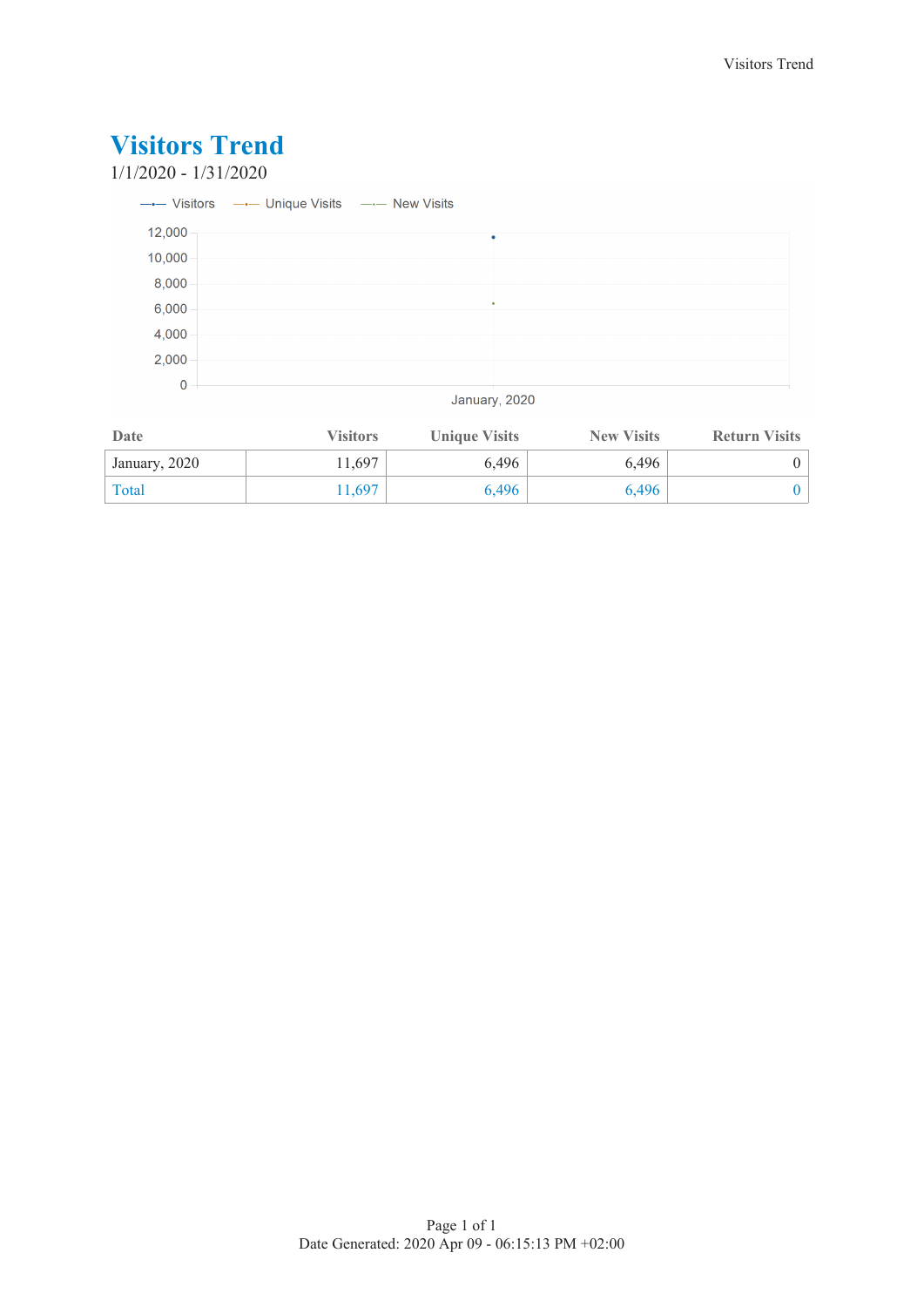

Visitors Trend

nonsolofiori.com 2/1/2020 - 2/29/2020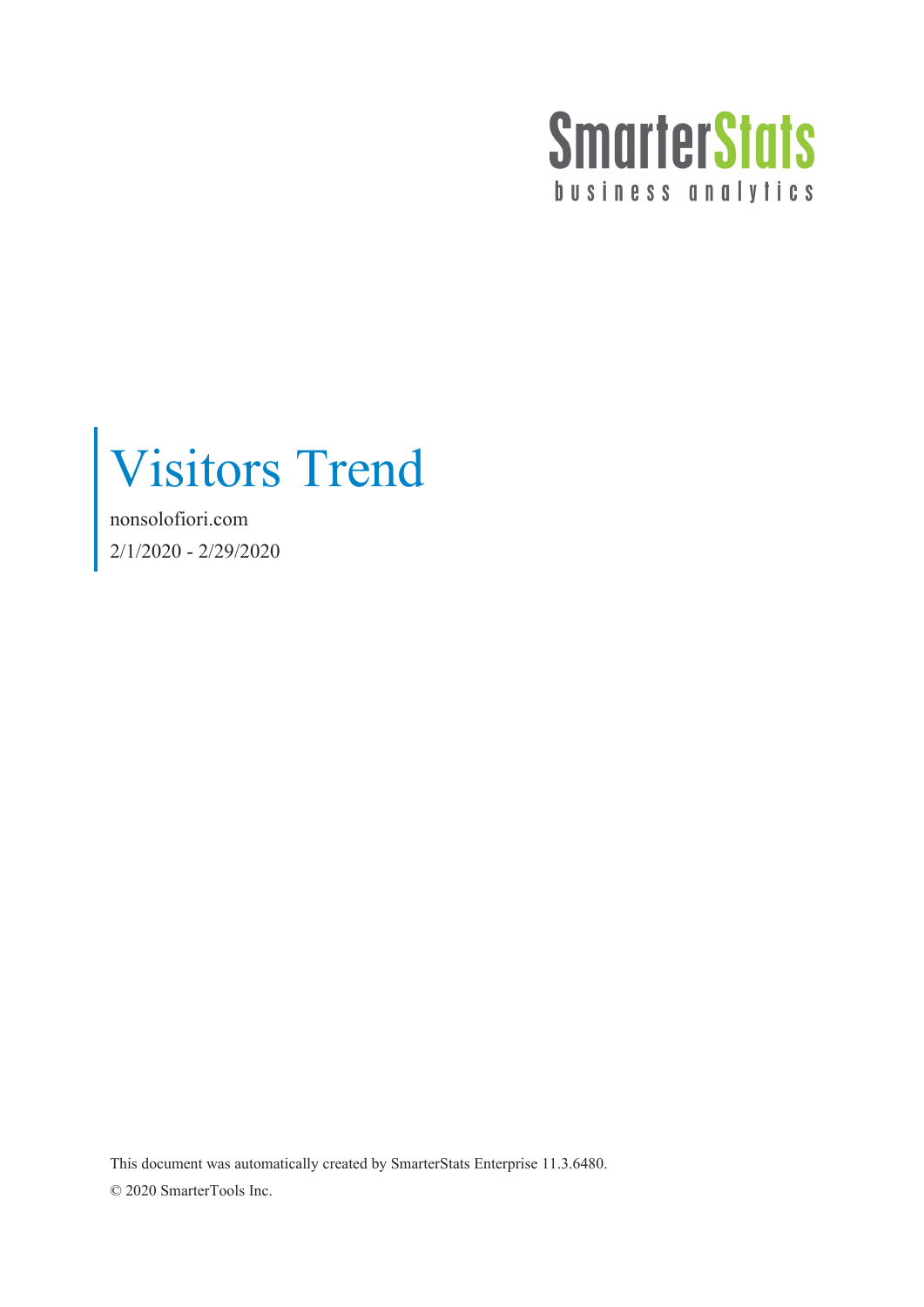2/1/2020 - 2/29/2020

|                | ---- Visitors --- Unique Visits --- New Visits |   |  |
|----------------|------------------------------------------------|---|--|
| 12,000         |                                                | ٠ |  |
| 10,000         |                                                |   |  |
| 8,000          |                                                |   |  |
| 6,000          |                                                |   |  |
| 4,000          |                                                |   |  |
| 2,000          |                                                |   |  |
| $\overline{0}$ |                                                |   |  |

February, 2020

| Date           | <b>Visitors</b> | <b>Unique Visits</b> | <b>New Visits</b> | <b>Return Visits</b> |
|----------------|-----------------|----------------------|-------------------|----------------------|
| February, 2020 | 11.828          | 7,015                | 7.015             |                      |
| Total          | 1.828           | 7,015                | 7,015             |                      |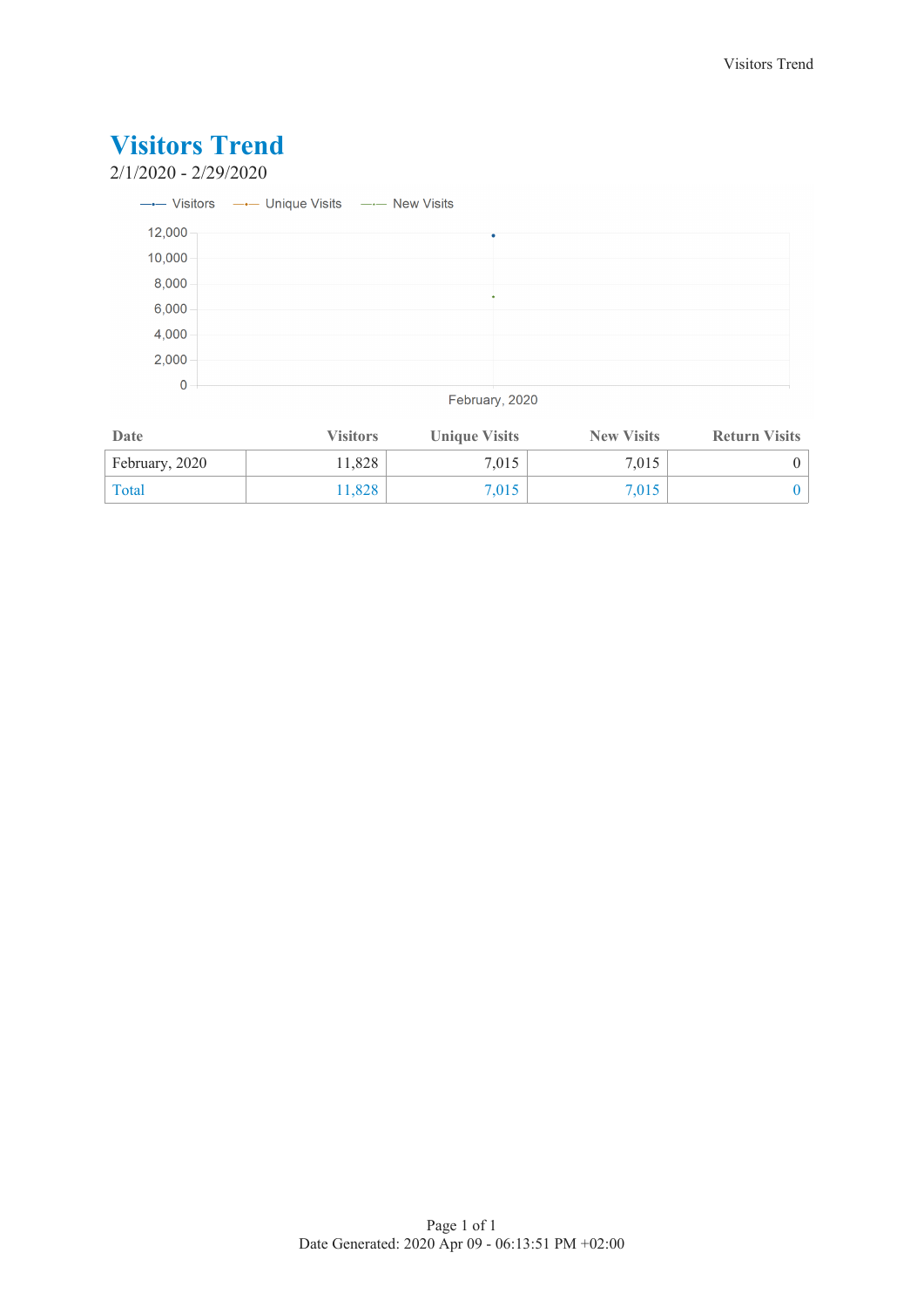

Visitors Trend

nonsolofiori.com 3/1/2020 - 3/31/2020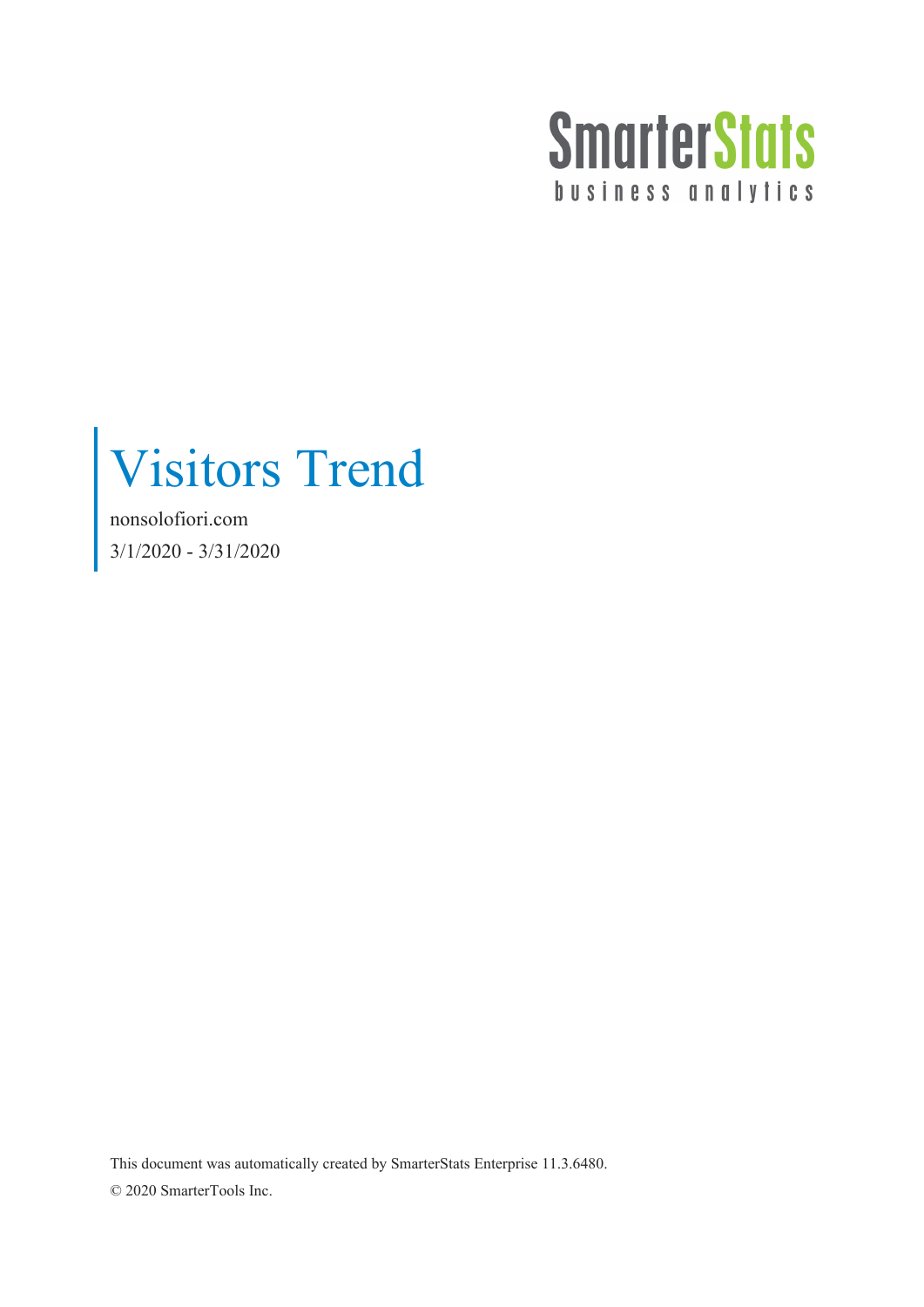3/1/2020 - 3/31/2020

|             | ----- Visitors ---- Unique Visits ---- New Visits |
|-------------|---------------------------------------------------|
| 14,000      |                                                   |
| 12,000      |                                                   |
| 10,000      |                                                   |
| 8,000       |                                                   |
| 6,000       |                                                   |
| 4,000       |                                                   |
| 2,000       |                                                   |
| $\mathbf 0$ |                                                   |

March, 2020

| Date        | <b>Visitors</b> | <b>Unique Visits</b> | <b>New Visits</b> | <b>Return Visits</b> |
|-------------|-----------------|----------------------|-------------------|----------------------|
| March, 2020 | 13.074          | 8,028                | 8.028             |                      |
| Total       | 13.074          | 8,028                | 8.028             |                      |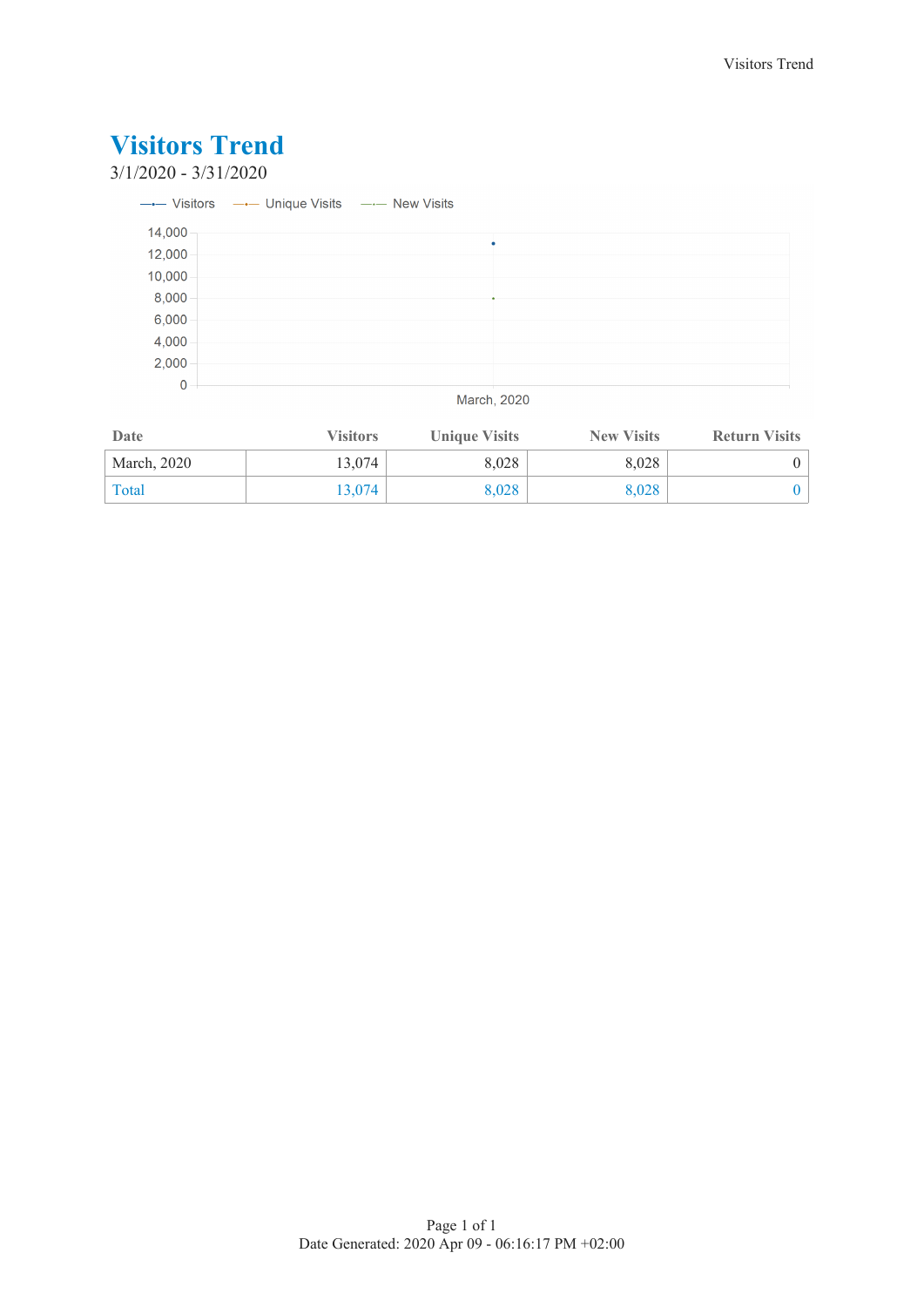

Visitors Trend

nonsolofiori.com 4/1/2020 - 4/30/2020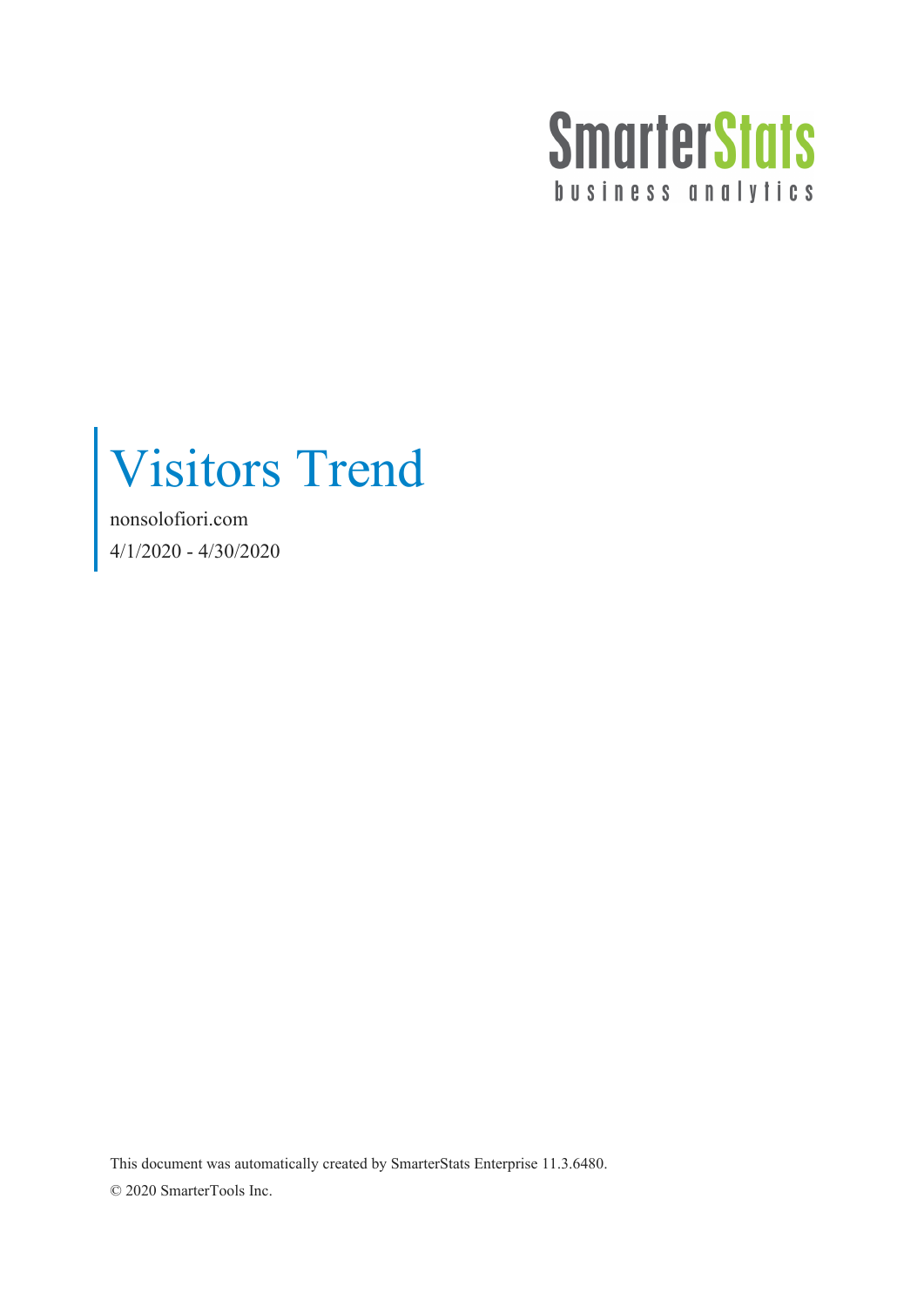4/1/2020 - 4/30/2020



April, 2020

| Date        | <b>Visitors</b> | <b>Unique Visits</b> | <b>New Visits</b> | <b>Return Visits</b> |
|-------------|-----------------|----------------------|-------------------|----------------------|
| April, 2020 | 1,189           | 6,821                | 6.821             |                      |
| Total       | 1.189           | 6,821                | 6.821             |                      |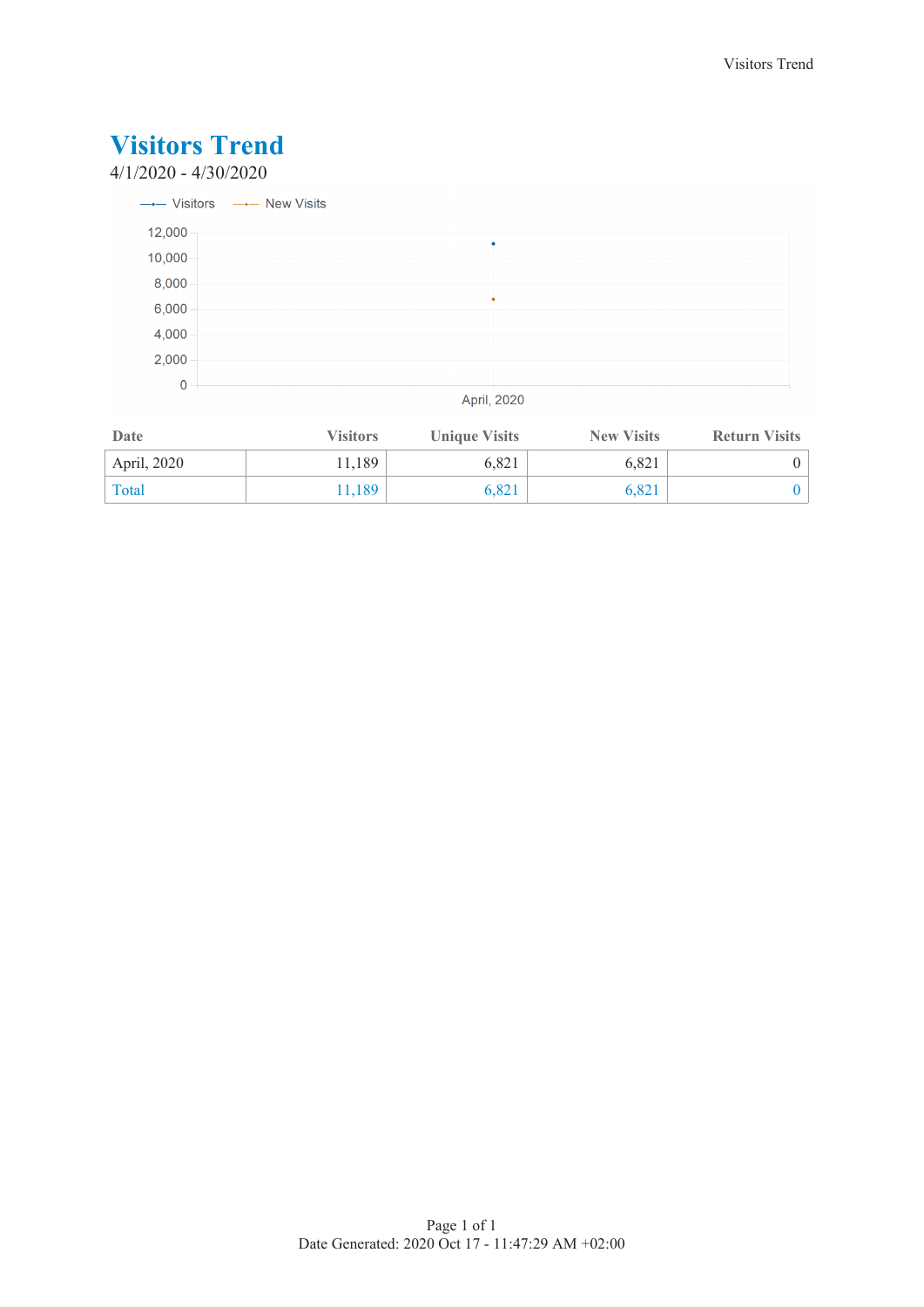

Visitors Trend

nonsolofiori.com 5/1/2020 - 5/31/2020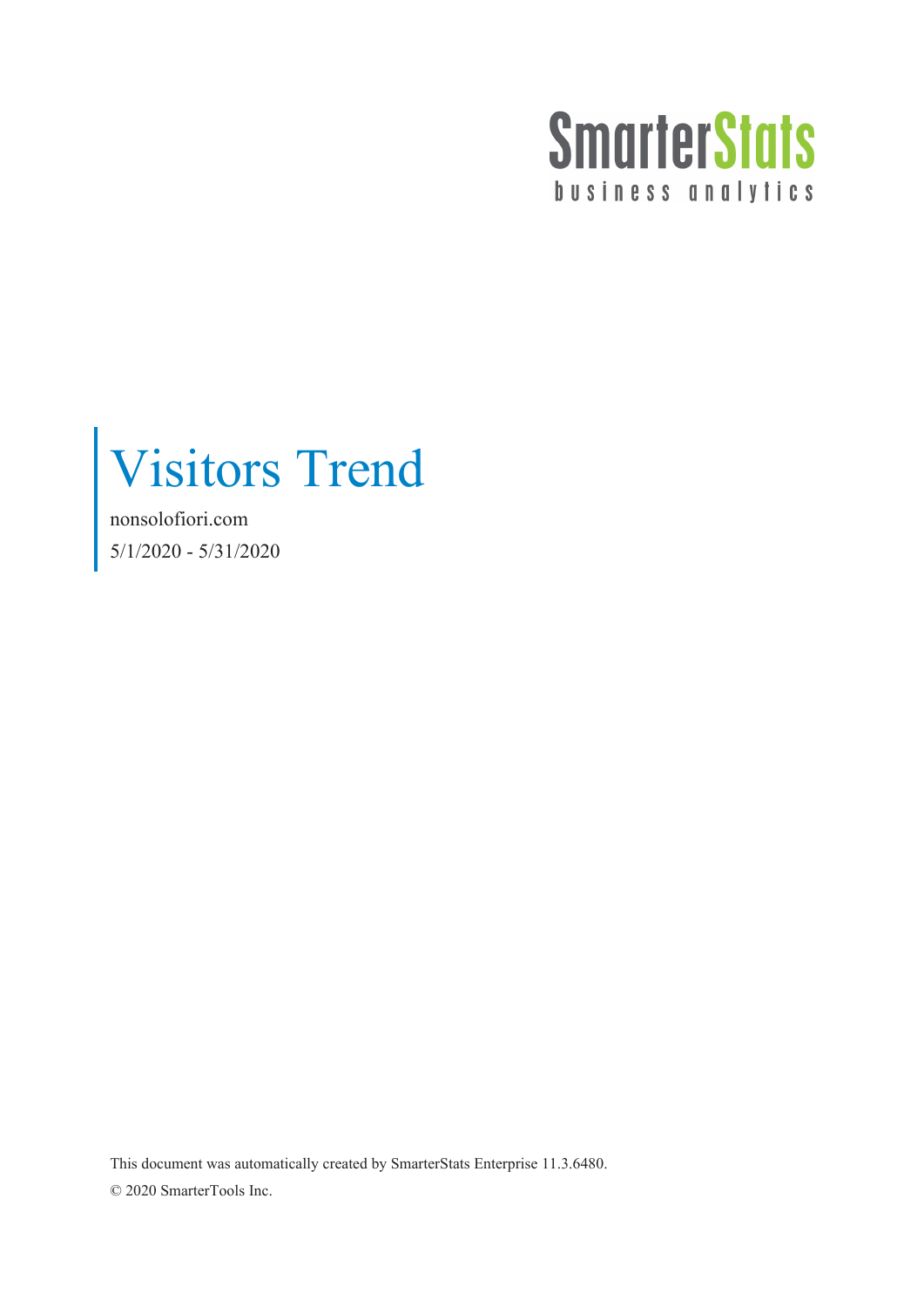

| Date      | <b>Visitors</b> | <b>Unique Visits</b> | <b>New Visits</b> | <b>Return Visits</b> |
|-----------|-----------------|----------------------|-------------------|----------------------|
| May, 2020 | 9.613           | 5,719                | 5,719             |                      |
| Total     | 9.613           | 3,719                | 5,719             |                      |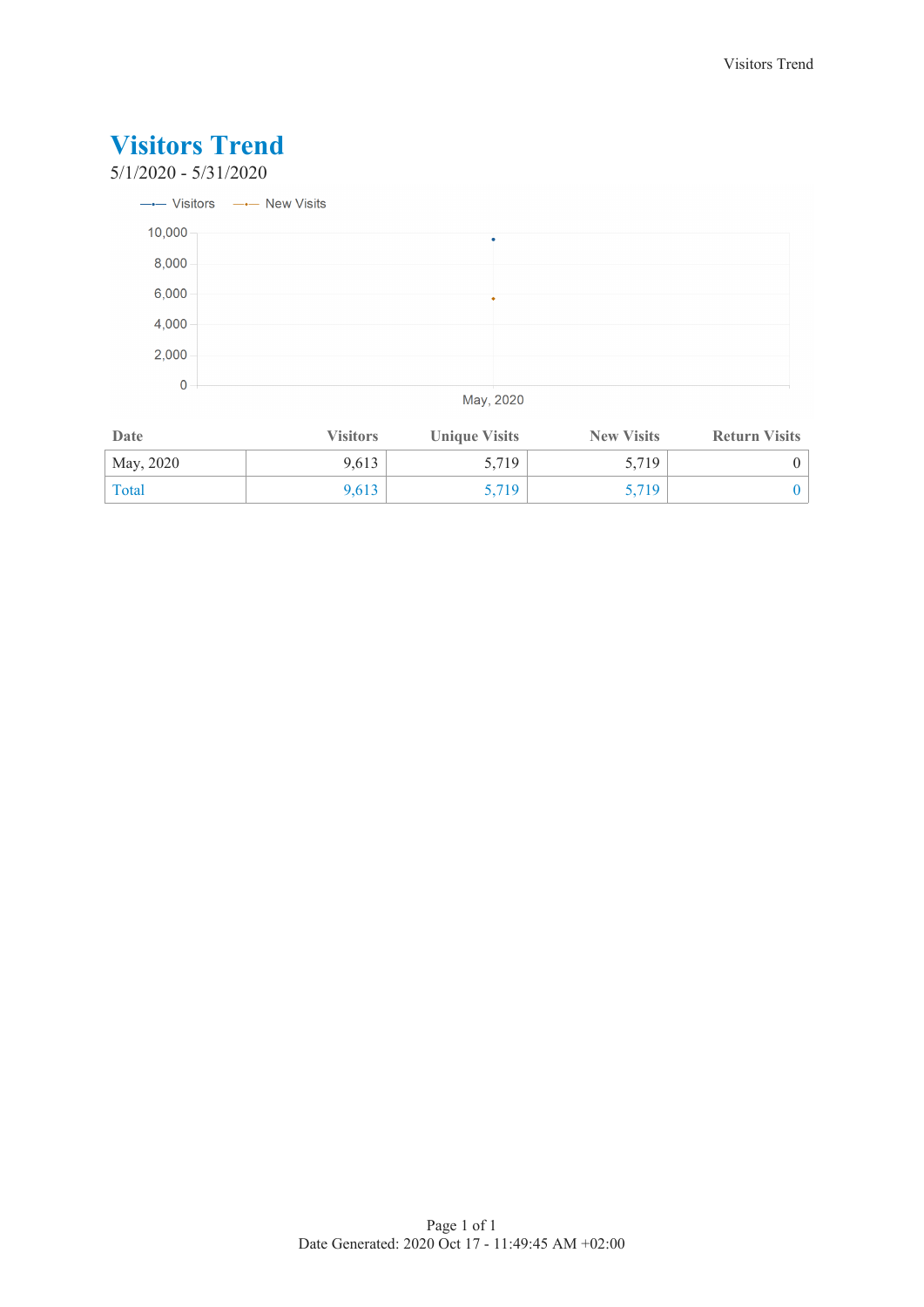

Visitors Trend

nonsolofiori.com 6/1/2020 - 6/30/2020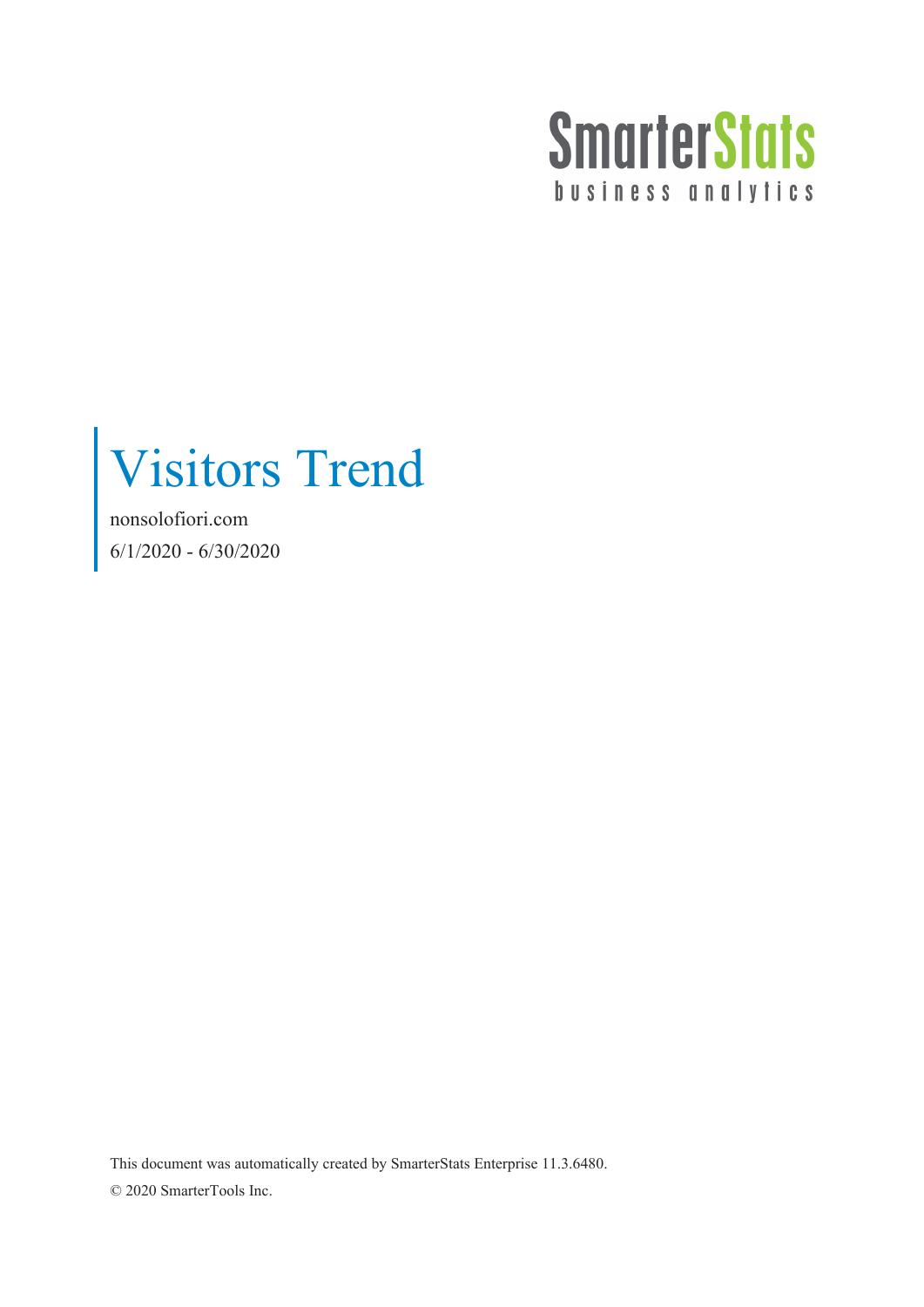

| Date       | <b>Visitors</b> | <b>Unique Visits</b> | <b>New Visits</b> | <b>Return Visits</b> |
|------------|-----------------|----------------------|-------------------|----------------------|
| June, 2020 | 9,258           | 4.637                | 4.637             |                      |
| Total      | 9,258           | 4,637                | 4.637             |                      |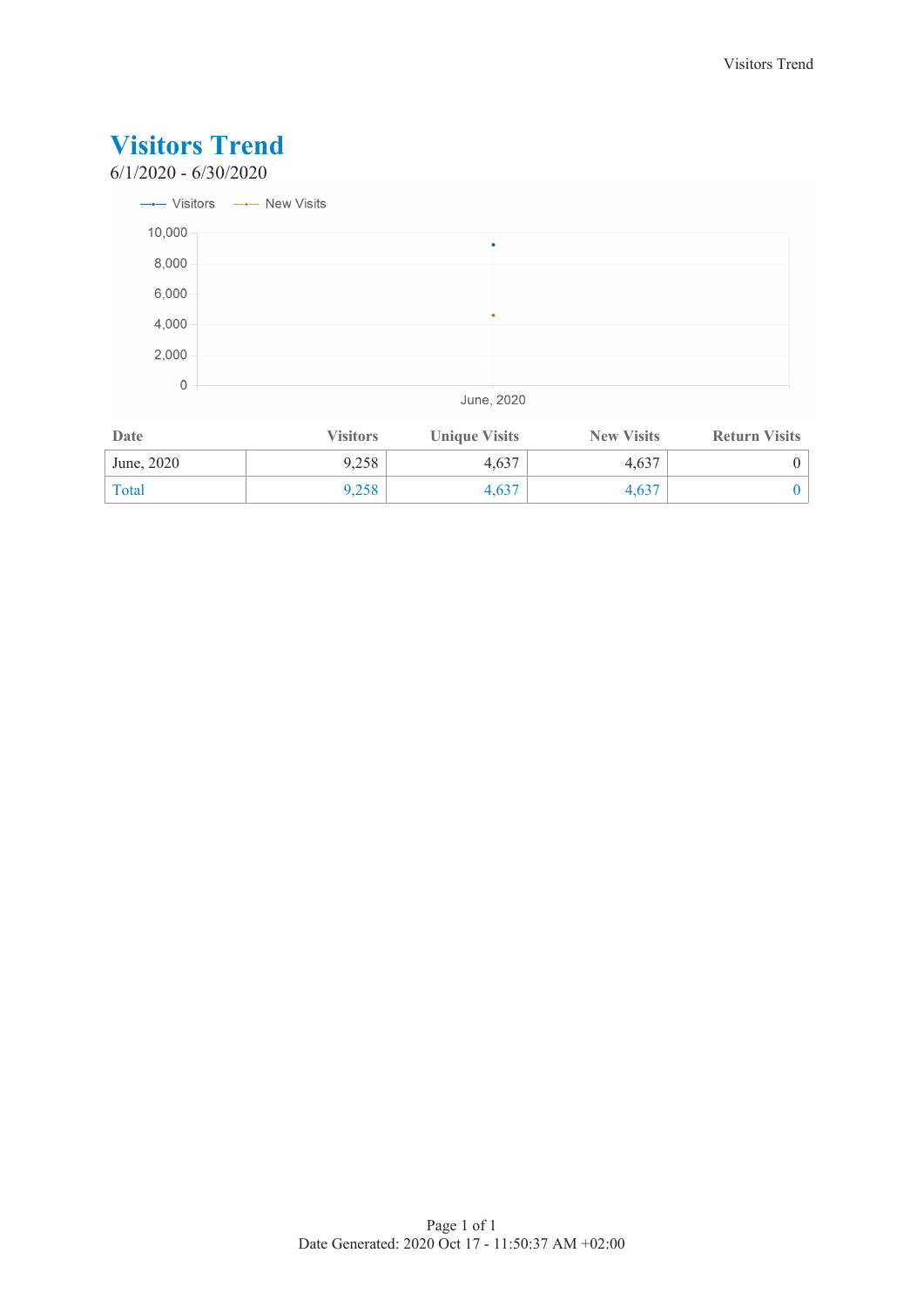

Visitors Trend

nonsolofiori.com 7/1/2020 - 7/31/2020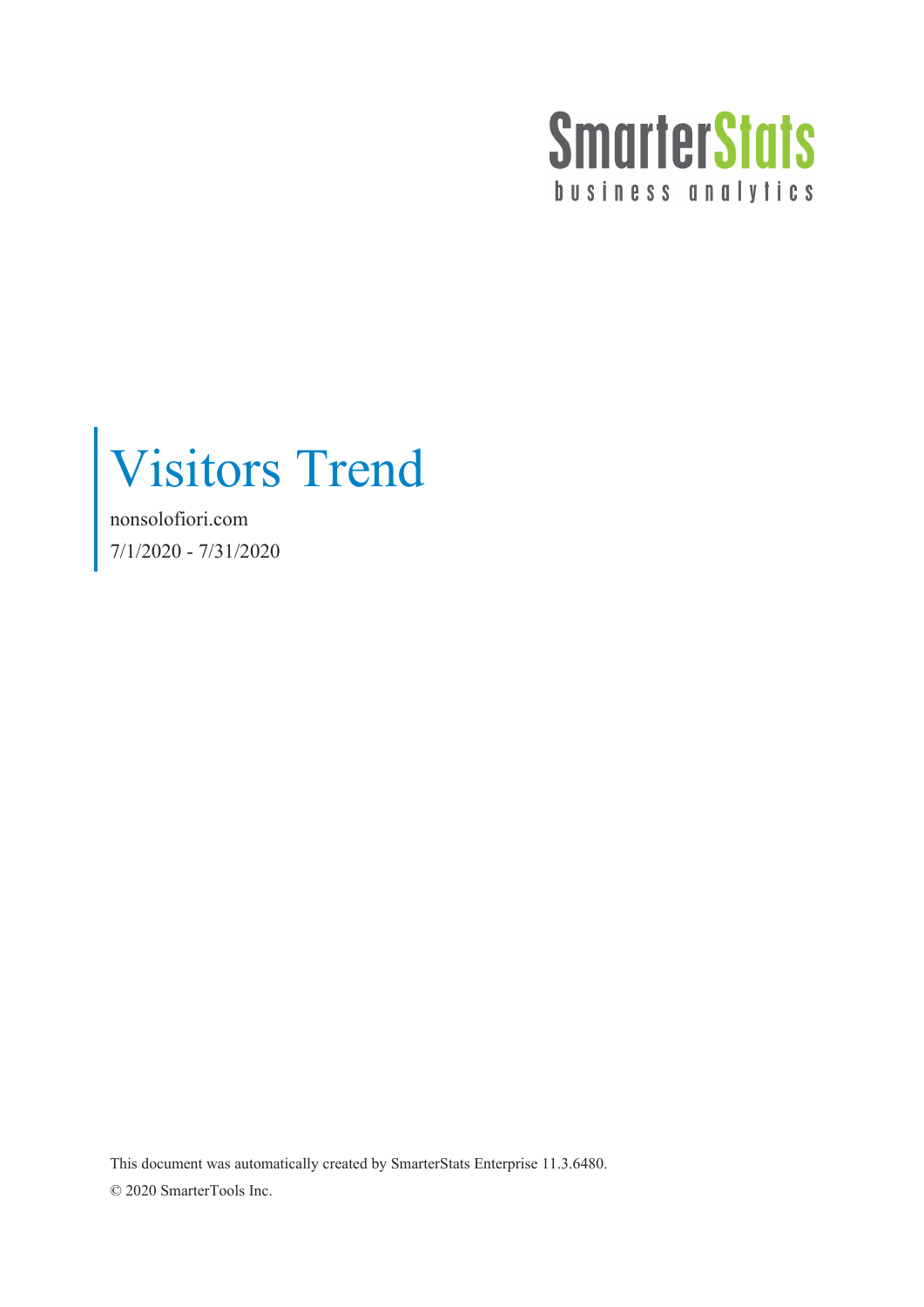

| Date       | <b>Visitors</b> | <b>Unique Visits</b> | <b>New Visits</b> | <b>Return Visits</b> |
|------------|-----------------|----------------------|-------------------|----------------------|
| July, 2020 | 9,166           | 4.334                | 4.334             |                      |
| Total      | 9,166           | 4,334                | 4.334             |                      |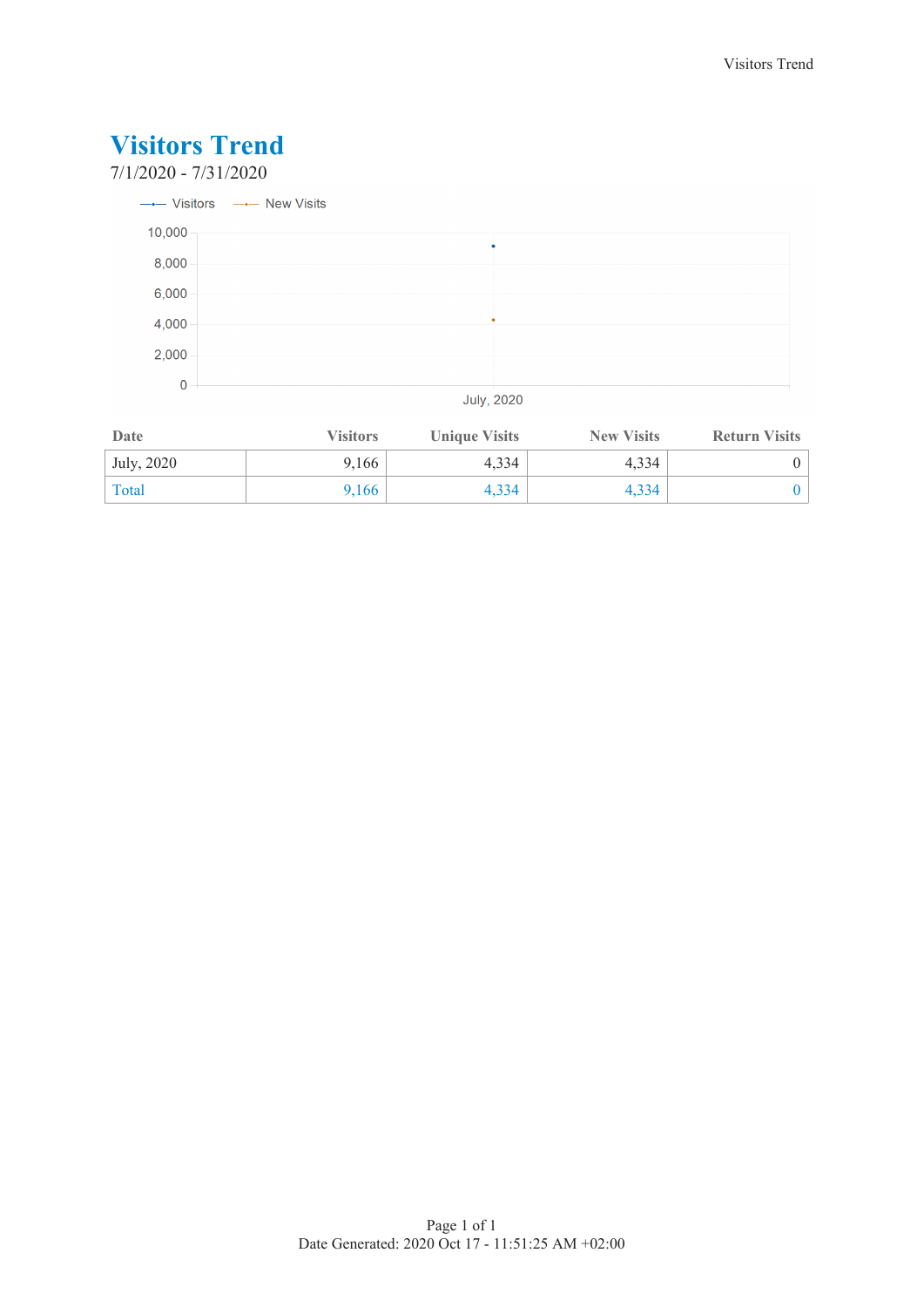

Visitors Trend

nonsolofiori.com 8/1/2020 - 8/31/2020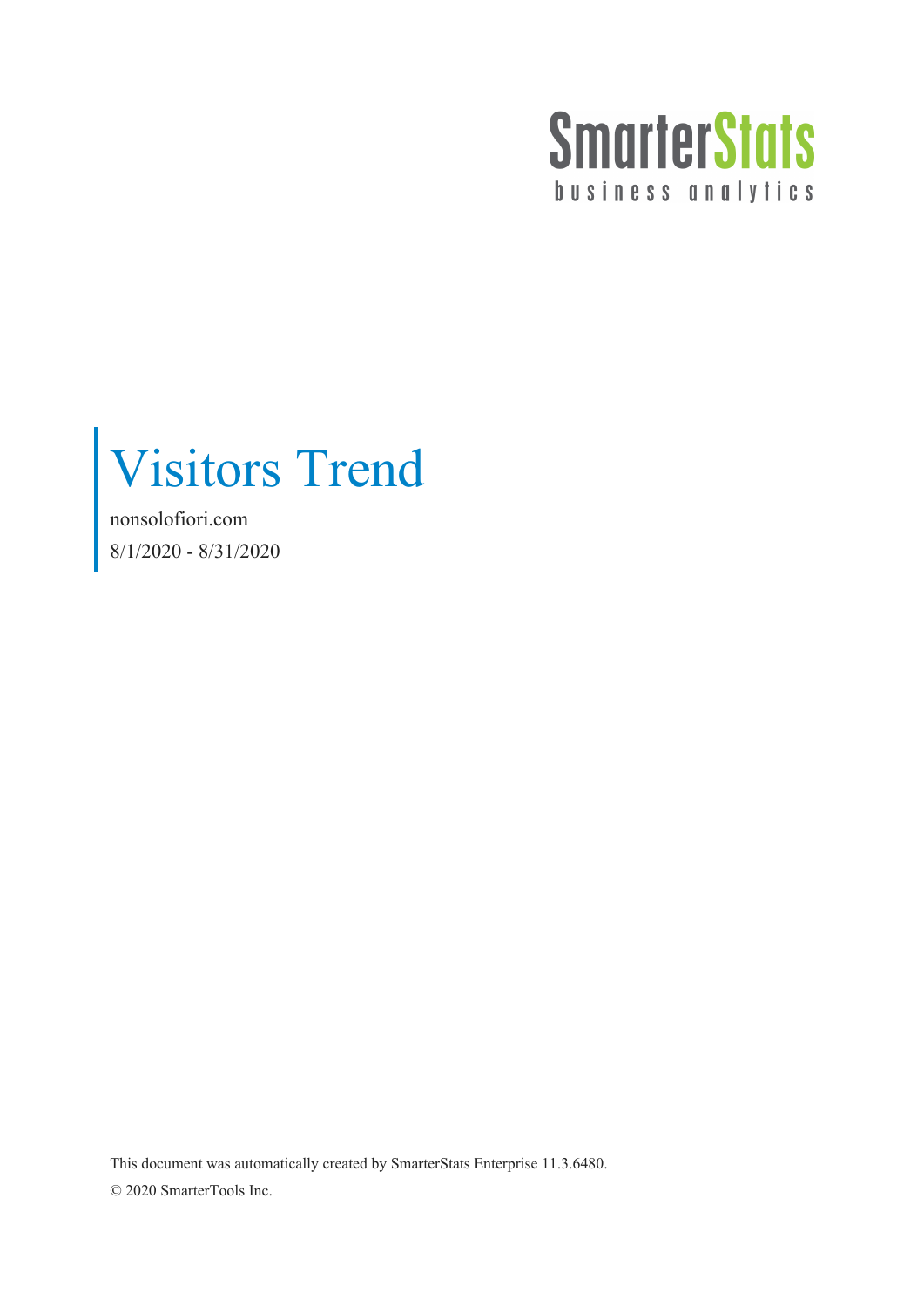

| Date                | <b>Visitors</b> | <b>Unique Visits</b> | <b>New Visits</b> | <b>Return Visits</b> |
|---------------------|-----------------|----------------------|-------------------|----------------------|
| <b>August, 2020</b> | 7,096           | 3,982                | 3,982             |                      |
| Total               | 7,096           | 3,982                | 3,982             |                      |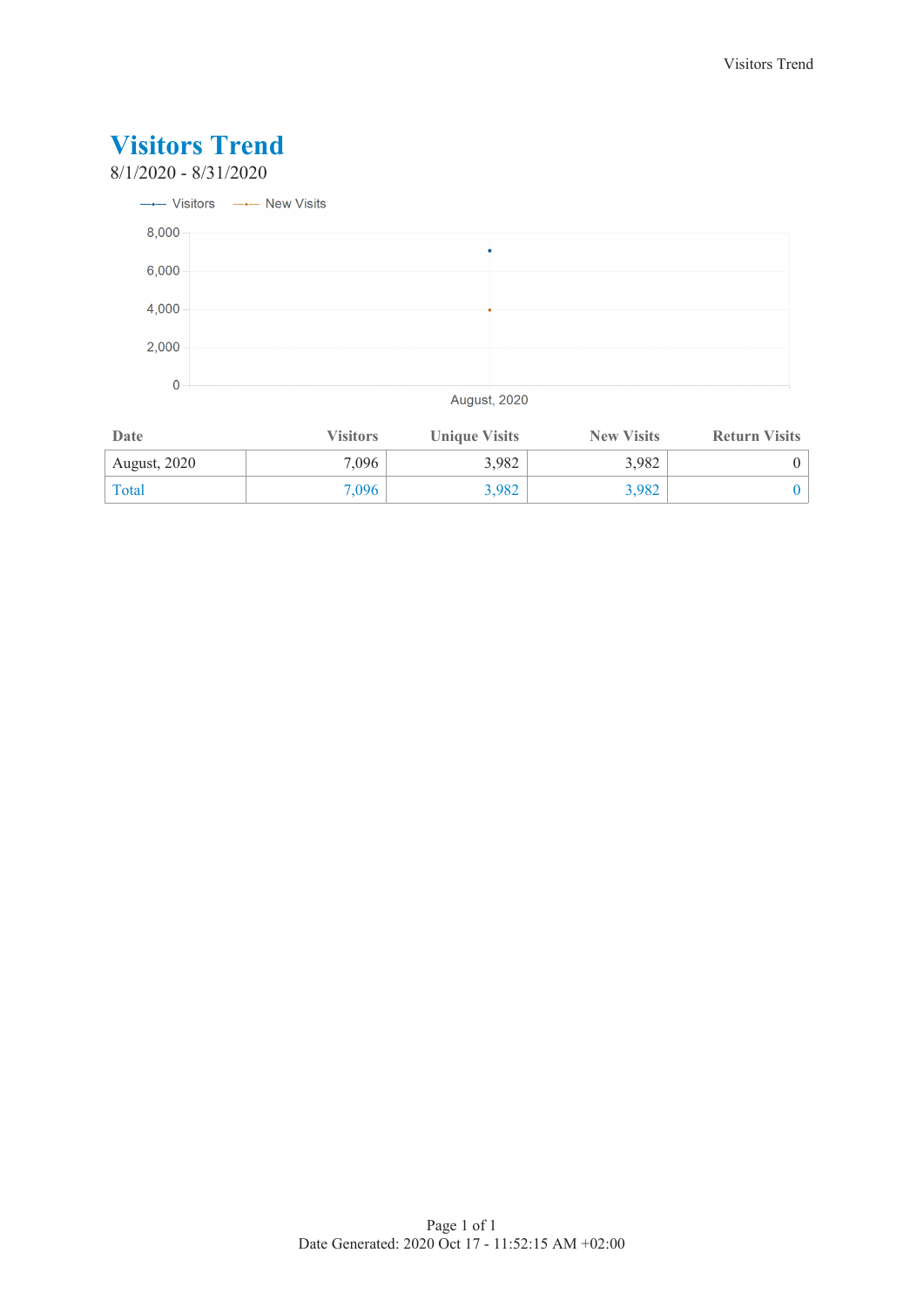

Visitors Trend

nonsolofiori.com 9/1/2020 - 9/30/2020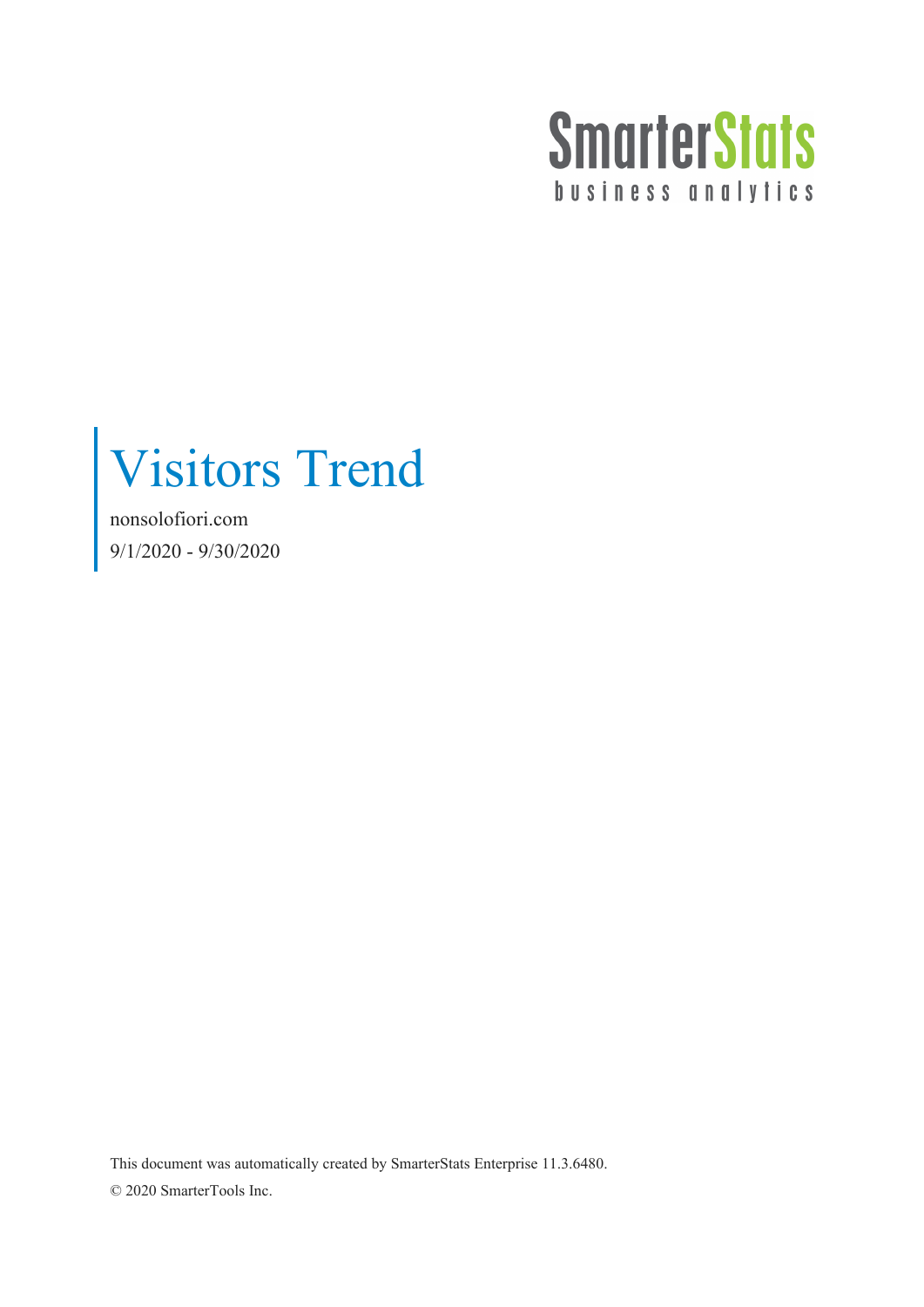9/1/2020 - 9/30/2020



September, 2020

| Date            | <b>Visitors</b> | <b>Unique Visits</b> | <b>New Visits</b> | <b>Return Visits</b> |
|-----------------|-----------------|----------------------|-------------------|----------------------|
| September, 2020 | 8.793           | 5,156                | 5,156             |                      |
| Total           | 8.793           | 5,156                | 5,156             |                      |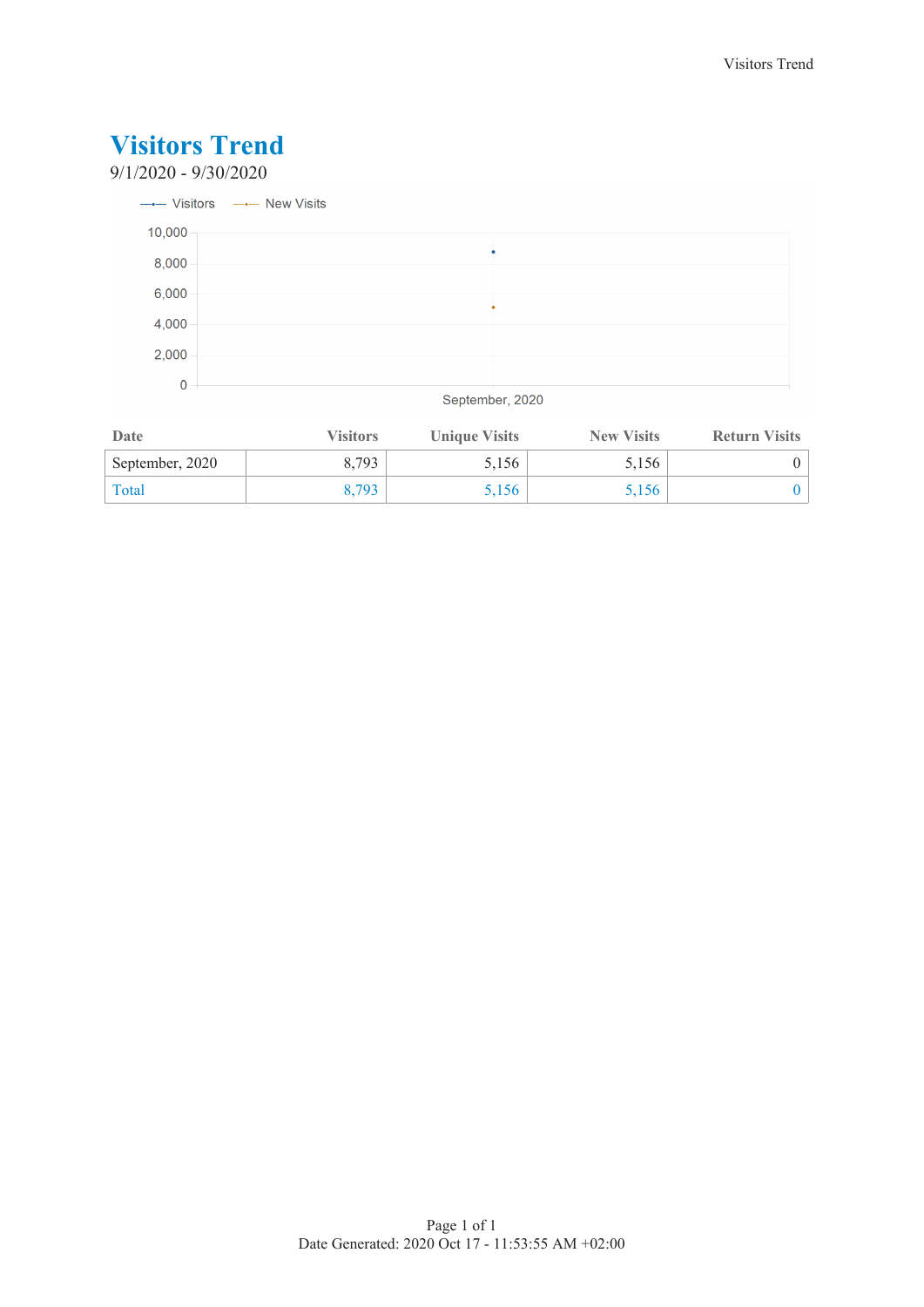

nonsolofiori.com  $10/1/2020 - 10/31/2020$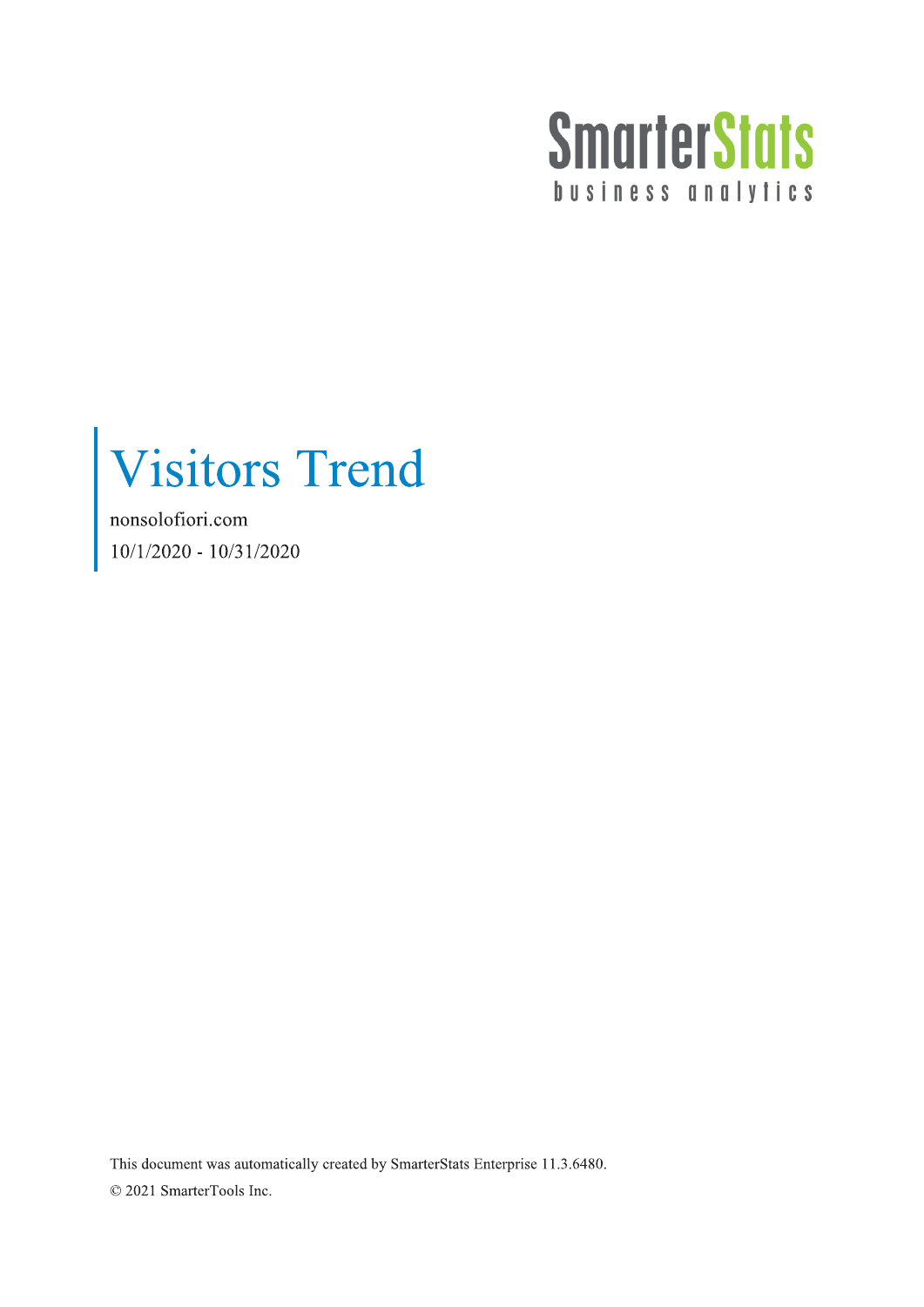#### **Visitors Trend**  $10/1/2020 - 10/31/2020$ ---- Visitors --- Unique Visits --- New Visits --- Return Visits 12,000 10,000 8,000 6,000 4,000 2,000  $\overline{0}$

October, 2020

| Date          | <b>Visitors</b> | <b>Unique Visits</b> | <b>New Visits</b> | <b>Return Visits</b> |
|---------------|-----------------|----------------------|-------------------|----------------------|
| October, 2020 | 10.167          | 5,709                | 5.709             |                      |
| Total         | 10.167          | 5,709                | 5.709             |                      |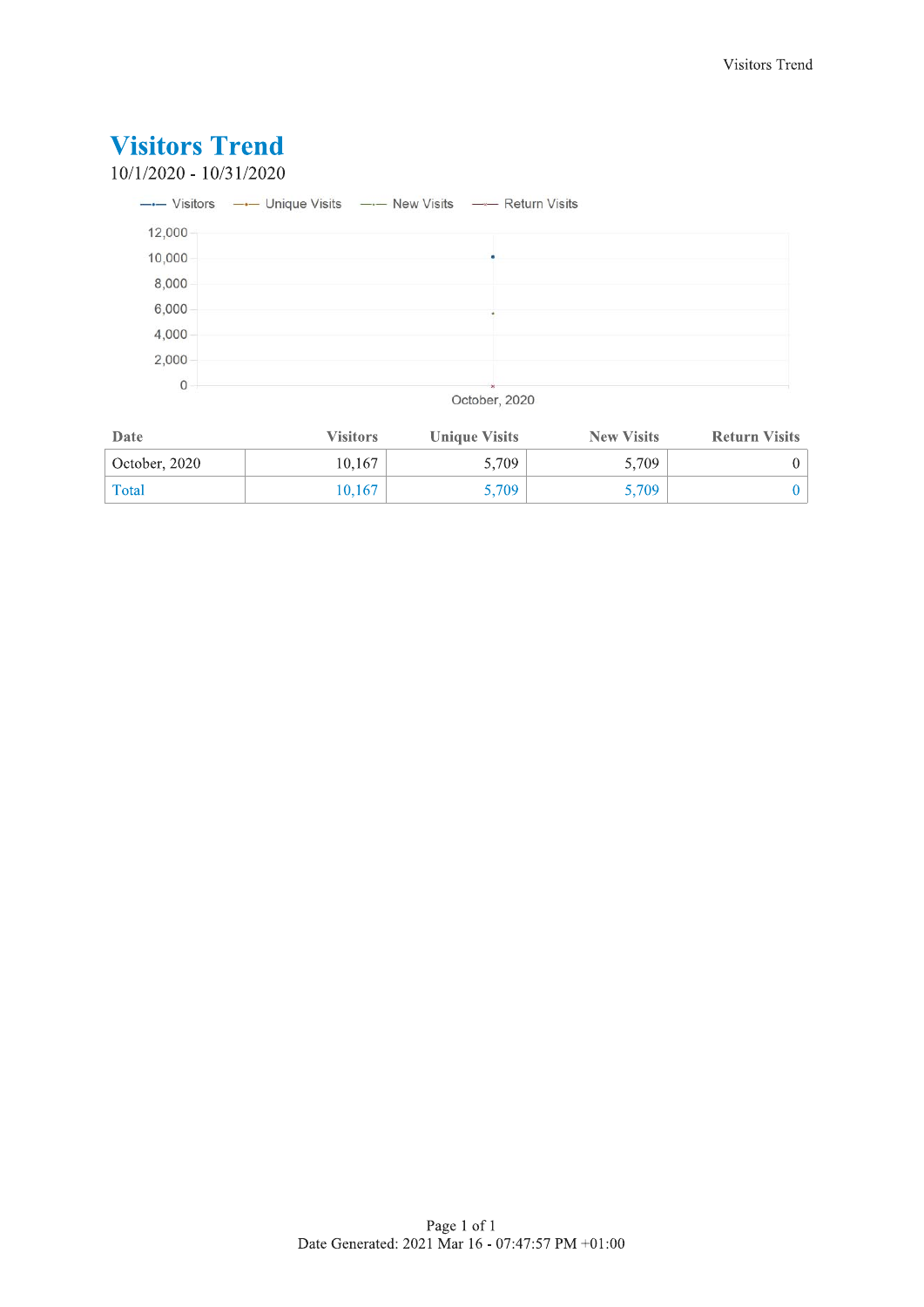

nonsolofiori.com  $11/1/2020 - 11/30/2020$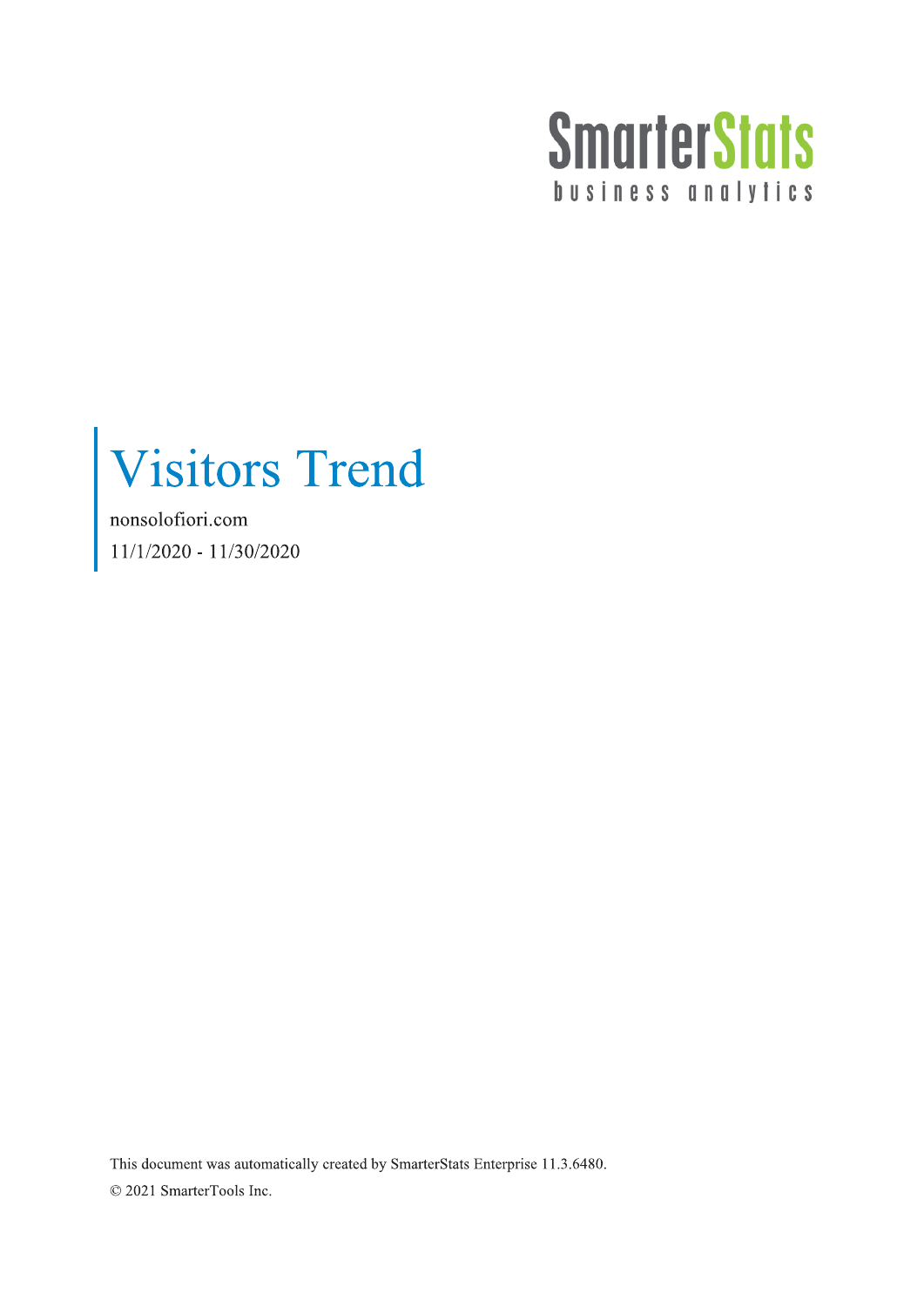$11/1/2020 - 11/30/2020$ 

|              | ---- Visitors ---- Unique Visits ---- New Visits ---- Return Visits                           |
|--------------|-----------------------------------------------------------------------------------------------|
| 12,000       |                                                                                               |
| 10,000       |                                                                                               |
| 8,000        |                                                                                               |
| 6,000        |                                                                                               |
| 4,000        |                                                                                               |
| 2,000        |                                                                                               |
| $\mathbf{0}$ | The country of the product of the Control and Control and Control and Control and Control and |

#### November, 2020

| Date           | <b>Visitors</b> | <b>Unique Visits</b> | <b>New Visits</b> | <b>Return Visits</b> |
|----------------|-----------------|----------------------|-------------------|----------------------|
| November, 2020 | 11.993          | 7,337                | 7.337             |                      |
| Total          | 1.993           | 7.337                |                   |                      |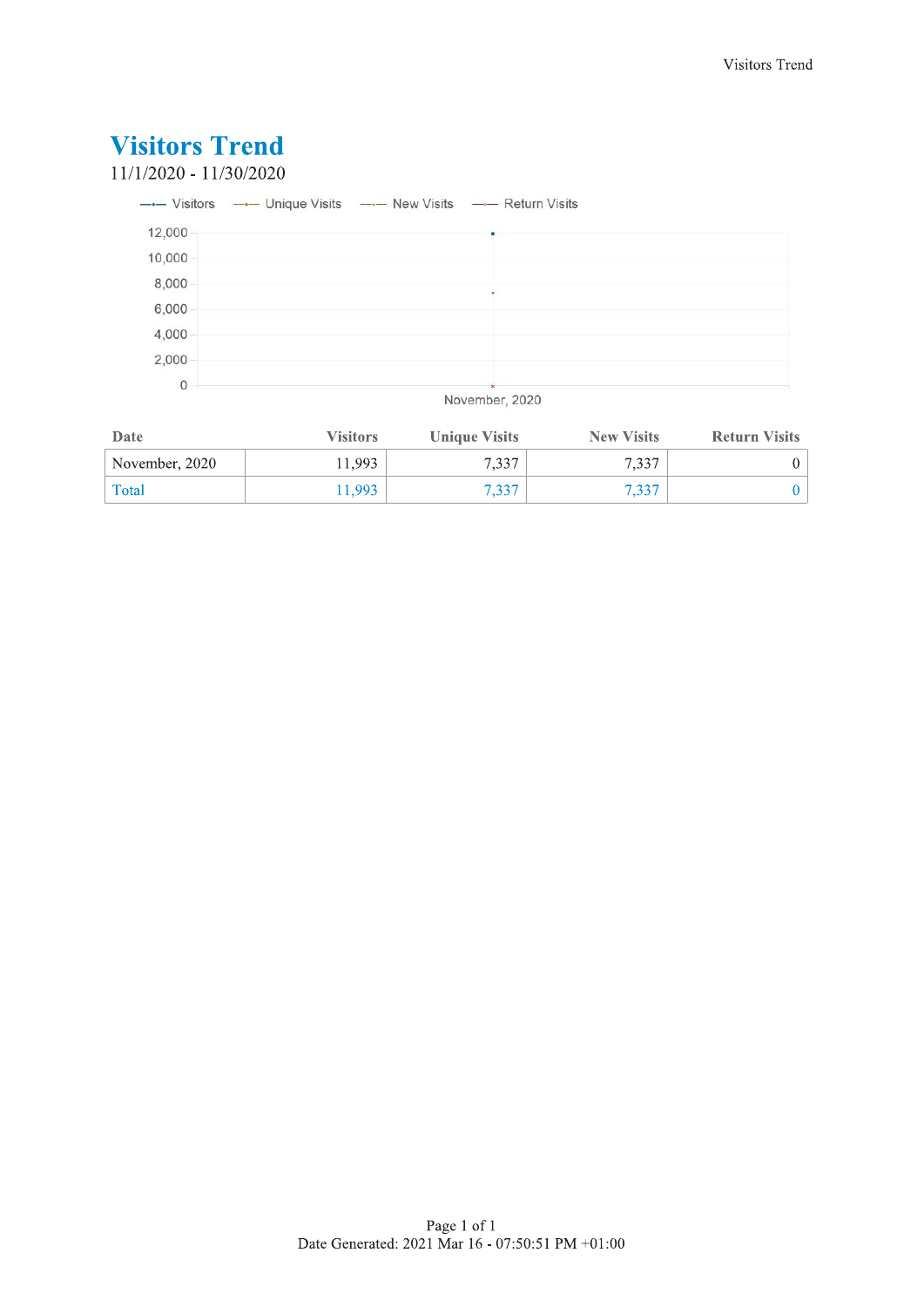

nonsolofiori.com  $12/1/2020 - 12/31/2020$